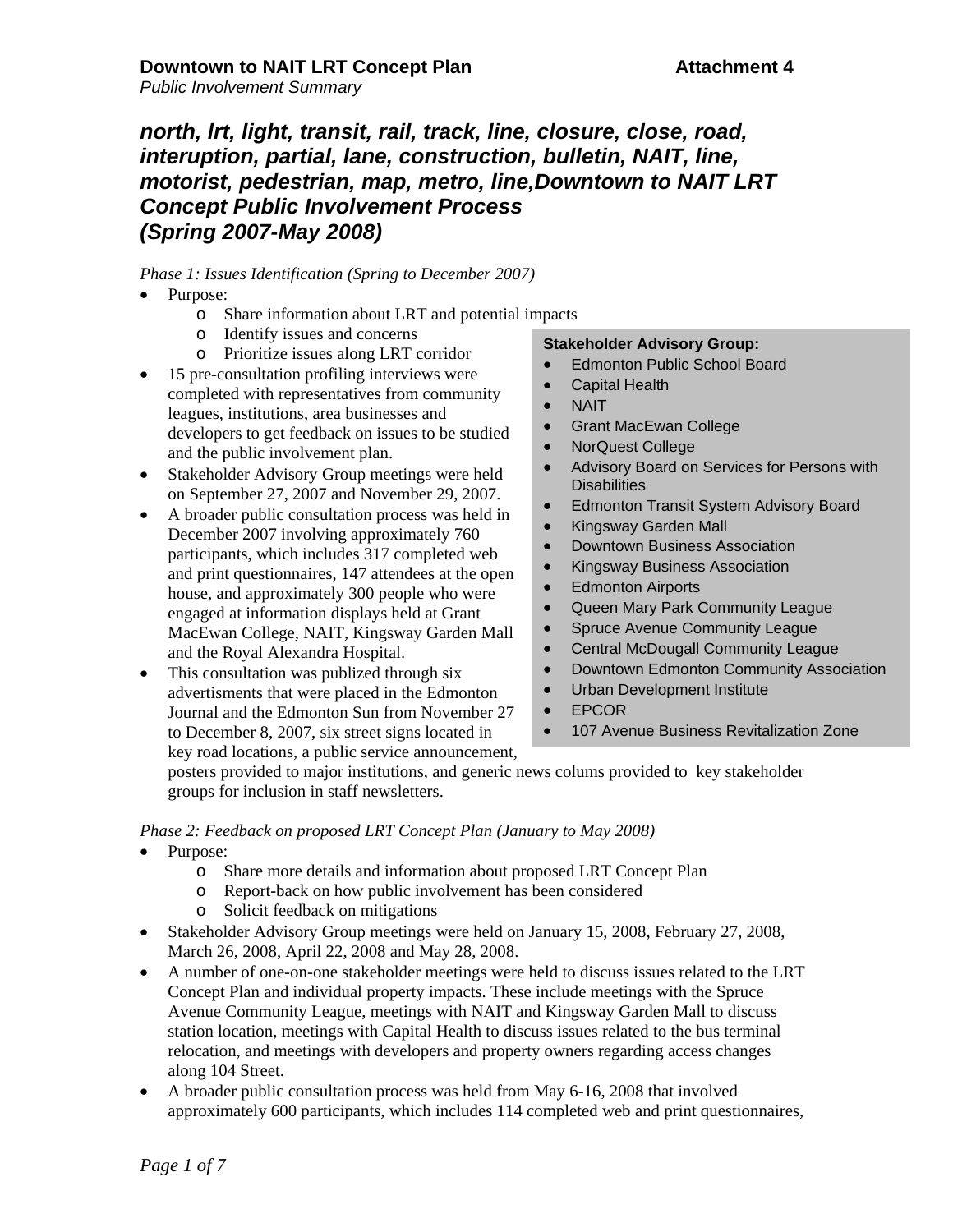## **Downtown to NAIT LRT Concept Plan Attachment 4**

*Public Involvement Summary*

167 attendees at an open house held May 13, 2008 at the Polish Hall, approximately 40 attendees at a meeting held in Spruce Avenue on May 12, 2008, and approximately 285 participants who were engaged at information displays held at NorQuest College, Grant MacEwan College, NAIT, Kingsway Garden Mall, and the Royal Alexandra Hospital from May 14-16, 2008.

• The consultation was publicized through four advertisements placed in the Edmonton Journal and the Edmonton Sun beginning the week of May 7, 2008, a direct mail flyer sent to 12,000 homes in the area the week of May 5, 2008, six street signs placed in key road locations, a public service announcement, and through e-mail notices and posters provided to key stakeholder groups.

# *May 2008 Consultation findings*

- Findings reflect common themes that have been expressed in previous studies with similar mandates. It is common to find concerns and opposition from the directly impacted community when determining a location for LRT.
- There are divergent opinions between the general population and potential users, and the directly impacted community.

### **Overall themes:**

- Support for alignment and interest in getting the project done
	- o particularly from general public, transit users, users of major institutions (staff, clients, students, visitors)
- Property acquisition segment with opposition to acquisition, another segment concerned but willing to accept if compensated.
- Support for station locations and bus terminal relocation
- Segment with desire for underground LRT
	- o Concern about surface alignment
	- o Concern about impact on potential redevelopment

## **Spruce Avenue (May 12, 2008)**

- Discussion about service road and traffic circulation
	- o Want to reduce shortcutting, but have concerns about actions that will limit neighbourhood access.
- Concern about property acquisition
- Desire for more information about safety (pedestrian)
- Desire for visual screening maintain existing landscaping and berm

#### **Information Sessions – May 14-16**

- Approval and support for the recommended route
- Strong support for completing the leg as quickly as possible. LRT should have been done 20 years ago.
- Desire for a next step further extension
- Connectivity to the existing Northeast/South line and other proposed routes (northwest, west and southeast in particular)
- Desire for an underground alignment.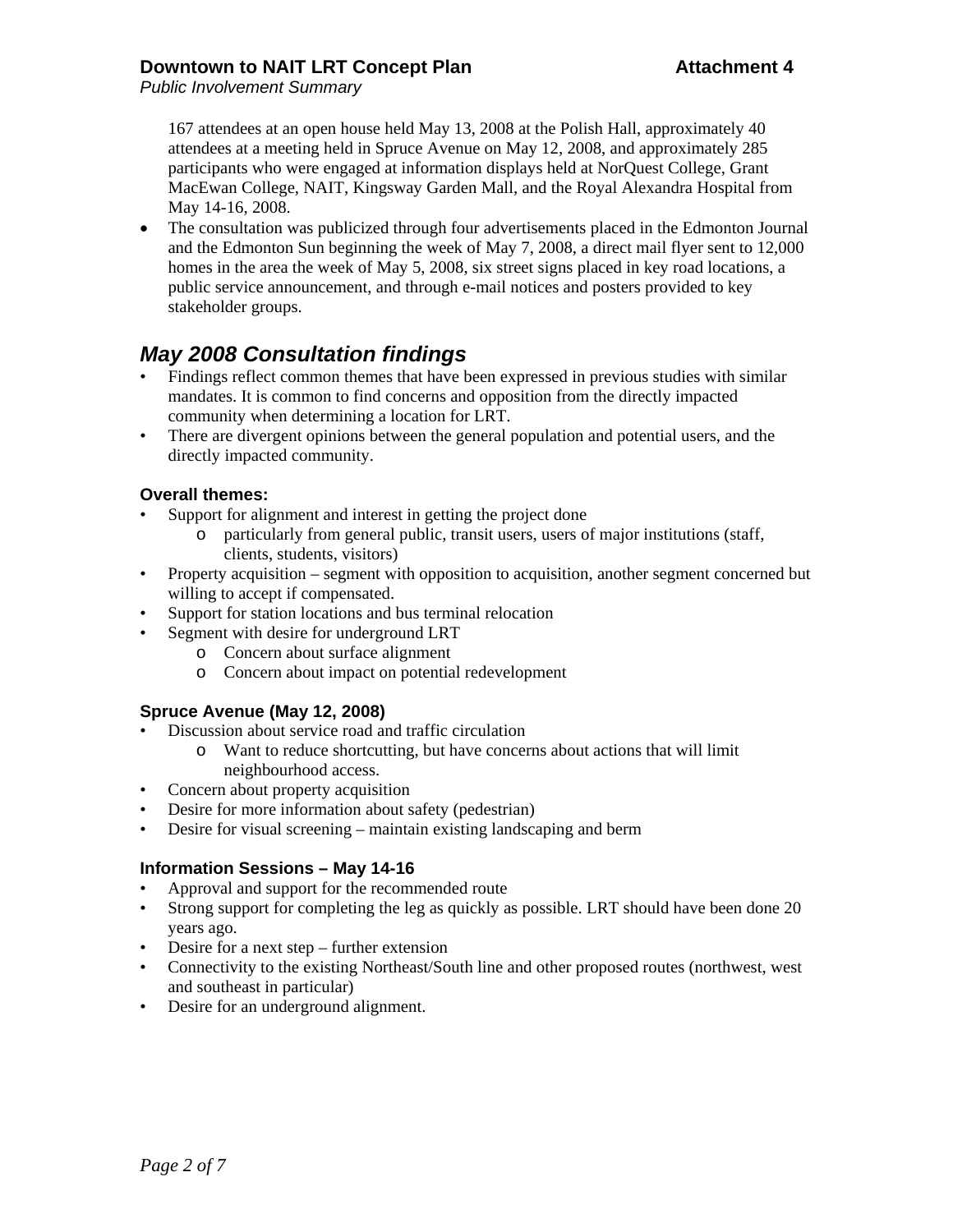*Public Involvement Summary*

### *May 13, 2008 Open House and May 6-16, 2008 questionnaire*

|                                                                                       | <b>Low Satisfaction</b><br>(1 or 2 out of 5) | <b>Moderate</b><br><b>Satisfaction</b><br>$(3$ out of 5) | <b>High satisfaction</b><br>(4 or 5 out of 5) | <b>Mean</b> |
|---------------------------------------------------------------------------------------|----------------------------------------------|----------------------------------------------------------|-----------------------------------------------|-------------|
| Landscaping and visual appeal                                                         |                                              |                                                          |                                               |             |
| $(n=110)$                                                                             | 38%                                          | 22%                                                      | 40%                                           | 3.02        |
| Access and safety for<br>pedestrians and cyclists (n=112)                             | 42%                                          | 20%                                                      | 38%                                           | 3.01        |
| <b>LRT</b> station locations ( $n=114$ )                                              | 40%                                          | 16%                                                      | 45%                                           | 2.99        |
| Relocate Kingsway bus terminal<br>(to 111 Avenue/Royal Alexandra<br>Hospital) (n=114) | 40%                                          | 23%                                                      | 37%                                           | 2.87        |
| Front street parking (n=110)                                                          | 42%                                          | 28%                                                      | <b>30%</b>                                    | 2.85        |
| Potential LRT noise (n=113)                                                           | 47%                                          | 14%                                                      | 39%                                           | 2.76        |
| LRT alignment $(n=111)$                                                               | 48%                                          | 16%                                                      | 36%                                           | 2.69        |
| Traffic impacts (n=113)                                                               | 50%                                          | 19%                                                      | 32%                                           | 2.66        |
| Need to acquire property<br>$(n=113)$                                                 | 47%                                          | 19%                                                      | 35%                                           | 2.62        |

#### *Overall issues – Rate level of satisfaction*

*105 Street track location – Rate level of agreement with locating LRT track on west side of 105 Street (adjacent to alley)*

|                                                                       | Low agreement<br>(1 or 2 out of 5) | <b>Moderate</b><br>agreement<br>(3 out of 5) | <b>High agreement</b><br>(4 or 5 out of 5) | <b>Mean</b> |
|-----------------------------------------------------------------------|------------------------------------|----------------------------------------------|--------------------------------------------|-------------|
| Will create opportunity for<br>redevelopment (n=109)                  | 45%                                | 10%                                          | 45%                                        | 2.84        |
| Would reduce traffic disruptions<br>$(n=108)$                         | 50%                                | 12%                                          | 38%                                        | 2.64        |
| Will have less impact on existing<br>commercial property (n=109)      | 39%                                | 25%                                          | 36%                                        | 2.95        |
| Will reduce noise impacts on<br>neighbouring communities<br>$(n=108)$ | 49%                                | 16%                                          | 35%                                        | 2.62        |
| Will have less impact on existing<br>residential property (n=109)     | 51%                                | 17%                                          | 31%                                        | 2.52        |

Participants were also asked to rate their top priorities. Thirty-seven percent (37%) of respondents ranked the impact on existing residential property as their top priority issue. Twenty-seven percent (27%) of respondents ranked the opportunity for redevelopment as their top priority issue, and 23% ranked traffic disruption as their top priority issue.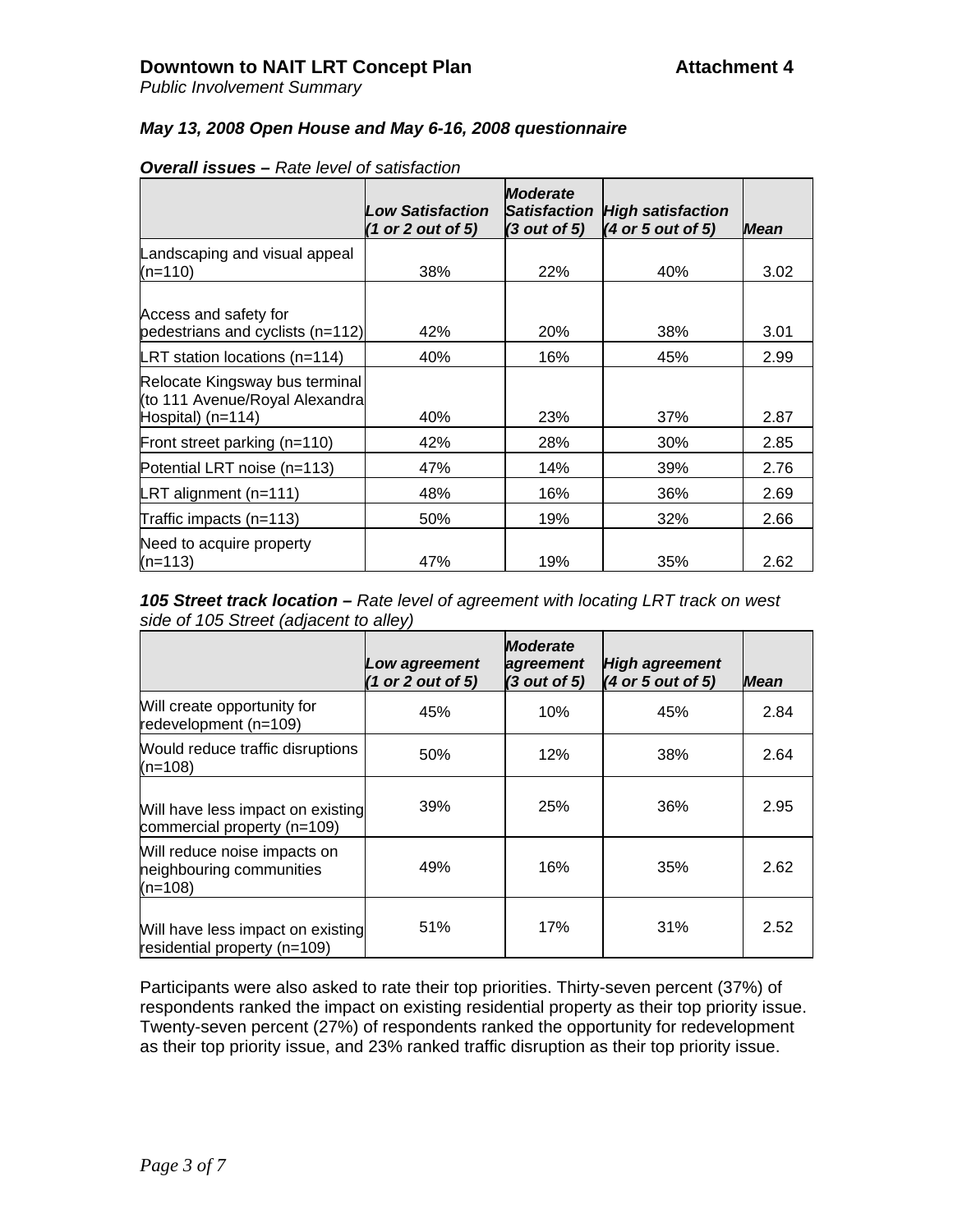*Public Involvement Summary*

|                                                                                                                                    | Low<br>agreement<br>(1 or 3 out of 5) | <b>Moderate</b><br>agreement<br>(3 out of 5) | High<br>agreement<br>(4 or 5 out of 5) | <b>Mean</b> |
|------------------------------------------------------------------------------------------------------------------------------------|---------------------------------------|----------------------------------------------|----------------------------------------|-------------|
| Building a bus terminal at this<br>location enhances transit<br>service to the hospital $(n=112)$                                  | 26%                                   | 18%                                          | 56%                                    | 3.61        |
| Building a bus terminal at this<br>location ensures good<br>integration between the bus<br>transit and the LRT system<br>$(n=113)$ | 32%                                   | 17%                                          | 51%                                    | 3.30        |
| Building a bus terminal at this<br>location will benefit the<br>community as a whole $(n=113)$                                     | 32%                                   | 25%                                          | 43%                                    | 3.21        |

### *Kingsway bus terminal relocation – Rate level of agreement*

## *Station Locations - Rate your level of support*

|                            | Low support<br>(1 or 2 out of 5) | <b>Moderate</b><br>support<br>(3 out of 5) | <b>High support</b><br>$(4$ or 5 out 5) | <b>Mean</b> |
|----------------------------|----------------------------------|--------------------------------------------|-----------------------------------------|-------------|
| MacEwan $(n=112)$          | 22%                              | 22%                                        | 55%                                     | 3.71        |
| Kingsway ( $n=113$ )       | 32%                              | 13%                                        | 55%                                     | 3.35        |
| $NAIT$ (temporary) (n=112) | 39%                              | 15%                                        | 46%                                     | 3.05        |

*Note: a sub theme indicated desires for the NAIT Station to be built at NAIT, and it shouldn't be temporary.*

#### *Pedestrian/Cyclist circulation – Rate your level of agreement*

|                                                                                                                                        | Low agreement<br>(1 or 2 our of 5) | <b>Moderate</b><br>agreement<br>(3 out of 5) | <b>High agreement</b><br>(4 or 5 out of 5) | <b>Mean</b> |
|----------------------------------------------------------------------------------------------------------------------------------------|------------------------------------|----------------------------------------------|--------------------------------------------|-------------|
| It is important for pedestrians and cyclists<br>to have access to residences,<br>businesses, and institutions from the LRT<br>stations | 8%                                 | 23%                                          | 69%                                        | 4.15        |
| It is important to have multi-use trails in<br>the areas within the LRT corridor                                                       | 36%                                | 15%                                          | 49%                                        | 3.28        |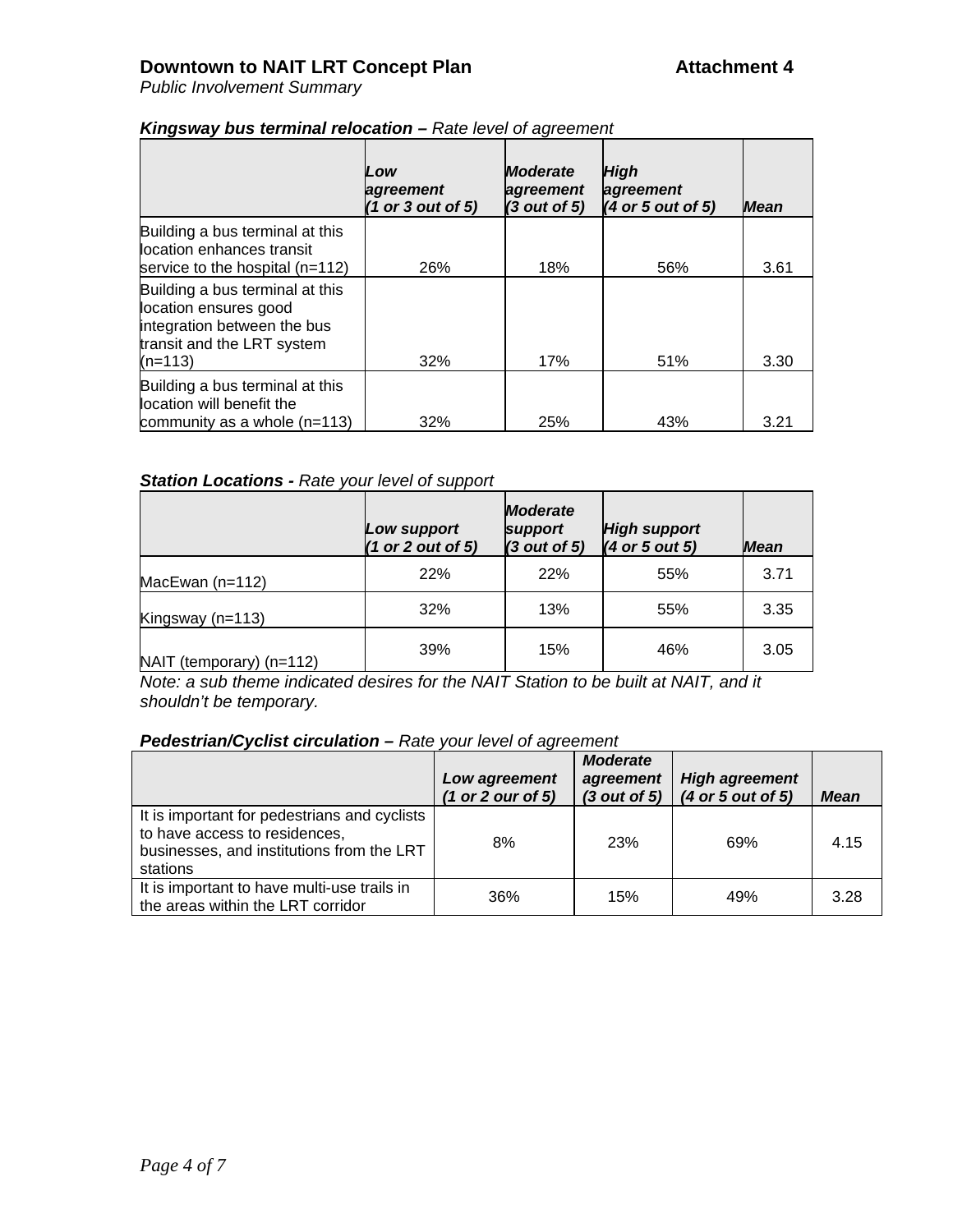## *Satisfaction with Public Involvement*

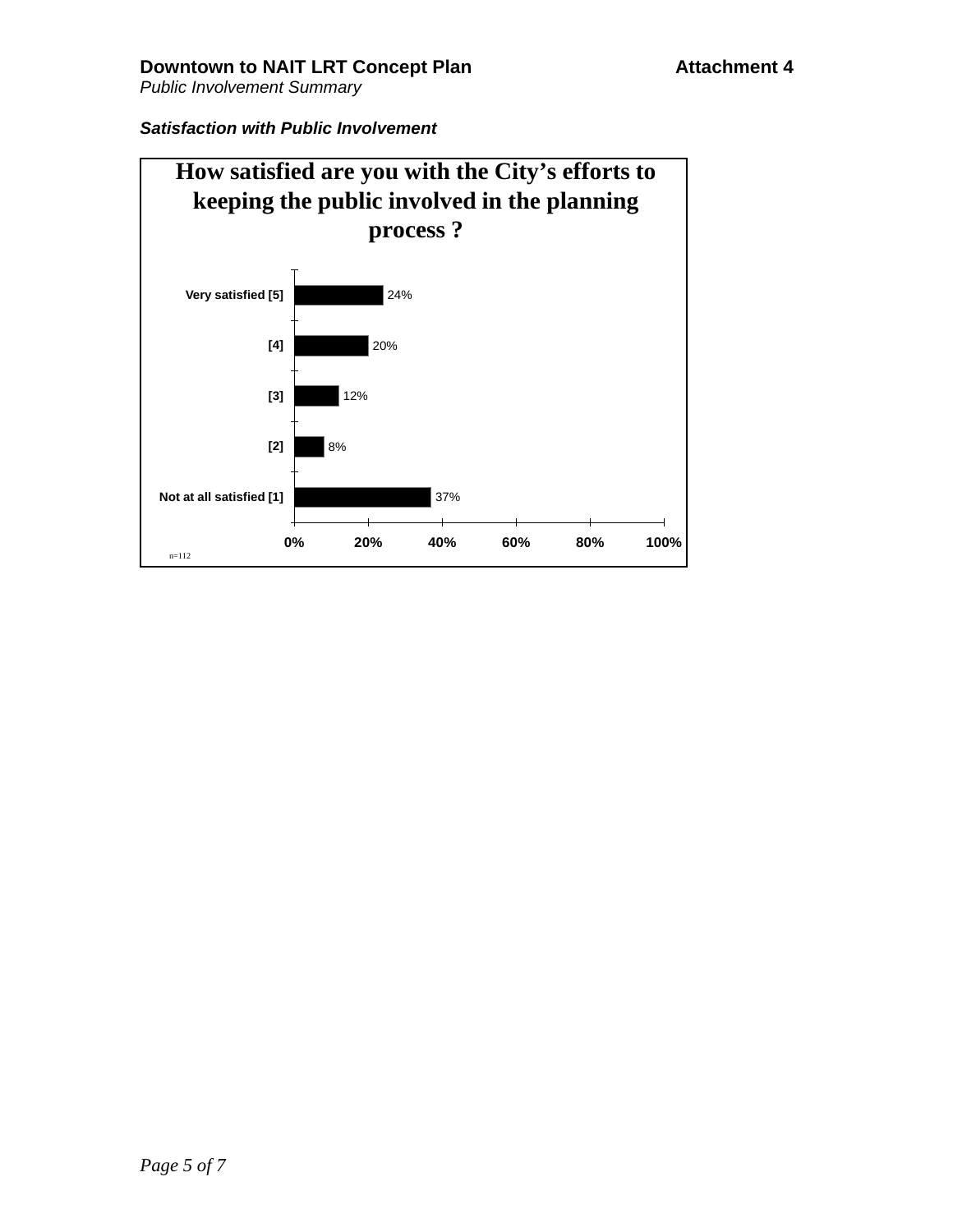# **Downtown to NAIT LRT Concept Plan Attachment 4**

*Public Involvement Summary*

*List of meetings/Presentations*

| <b>Date</b>                           | <b>Stakeholder</b>                                                                                |
|---------------------------------------|---------------------------------------------------------------------------------------------------|
| May 23, 2007                          | <b>Kopernik Seniors Centre</b>                                                                    |
| July 31, 2007                         | <b>Grant MacEwan College</b>                                                                      |
| August 7, 2007                        | Downtown Business Association (interview)                                                         |
| August 7, 2007                        | NorQuest College (interview)                                                                      |
| August 7, 2007                        | Kingsway Garden Mall (interview)                                                                  |
| August 20, 2007                       | Edmonton Public School Board (interview)                                                          |
| August 20, 2007                       | Royal Alexandra Hospital/Capital Health (interview)                                               |
| August 22, 2007                       | Central Area Council (interview)                                                                  |
|                                       | Central McDougall Community League (interview)                                                    |
| August 24, 2007<br>September 21, 2007 | Qualico                                                                                           |
| September 24, 2007                    |                                                                                                   |
| September 27, 2007                    | Grant MacEwan College (interview)                                                                 |
|                                       | <b>Stakeholder Advisory Group meeting</b><br>Downtown Business Association - Operations Committee |
| October 4, 2007                       |                                                                                                   |
| October 12, 2007                      | Carma Developers Ltd. (interview)                                                                 |
| October 19, 2007                      | <b>Gateway Casinos (interview)</b>                                                                |
| October 23, 2007                      | Edmonton Airports (interview)                                                                     |
| October 26, 2007                      | Kingsway Business Association (interview)                                                         |
| October 29, 2007                      | Advisory Board on Services for Persons with Disabilities                                          |
|                                       | (interview)                                                                                       |
| October 29, 2007                      | Qualico (interview)                                                                               |
| November 7, 2007                      | Spruce Avenue Community League (interview)                                                        |
| November 8, 2007                      | Qualico                                                                                           |
| November 27, 2007 to                  | Online/print questionnaire                                                                        |
| December 14, 2007                     |                                                                                                   |
| November 28, 2007                     | Qualico                                                                                           |
| November 29, 2007                     | <b>Stakeholder Advisory Group meeting</b>                                                         |
| December 5, 2007                      | Royal Alexandra Hospital information session                                                      |
| December 6, 2007                      | Grant MacEwan College information session                                                         |
| December 6, 2007                      | <b>NAIT</b> information session                                                                   |
| December 6, 2007                      | Kingsway Garden Mall (stakeholder meeting)                                                        |
| December 8, 2007                      | Kingsway Garden Mall information session                                                          |
| December 11, 2007                     | Open House - NorQuest College                                                                     |
| December 14, 2007                     | Prince Rupert Community League (interview)                                                        |
| January 15, 2008                      | <b>Stakeholder Advisory Group meeting</b>                                                         |
| January 17, 2008                      | NAIT - station locations                                                                          |
| January 21, 2008                      | Spruce Avenue Community League meeting                                                            |
| January 24, 2008                      | Kopernik Seniors Centre                                                                           |
| February 6, 2008                      | Qualico                                                                                           |
| February 8, 2008                      | NAIT - station locations                                                                          |
| February 20, 2008                     | Polish Hall                                                                                       |
| February 26, 2008                     | Kingsway Garden Mall - station locations                                                          |
| February 26, 2008                     | <b>Central McDougall Community League</b>                                                         |
| February 27, 2008                     | <b>Stakeholder Advisory Group meeting</b>                                                         |
| March 26, 2008                        | <b>Stakeholder Advisory Group meeting</b>                                                         |
| April 11, 2008                        | Capital Health - bus terminal location                                                            |
| April 11, 2008                        | NAIT - station locations                                                                          |
| April 22, 2008                        | <b>Stakeholder Advisory Group meeting</b>                                                         |